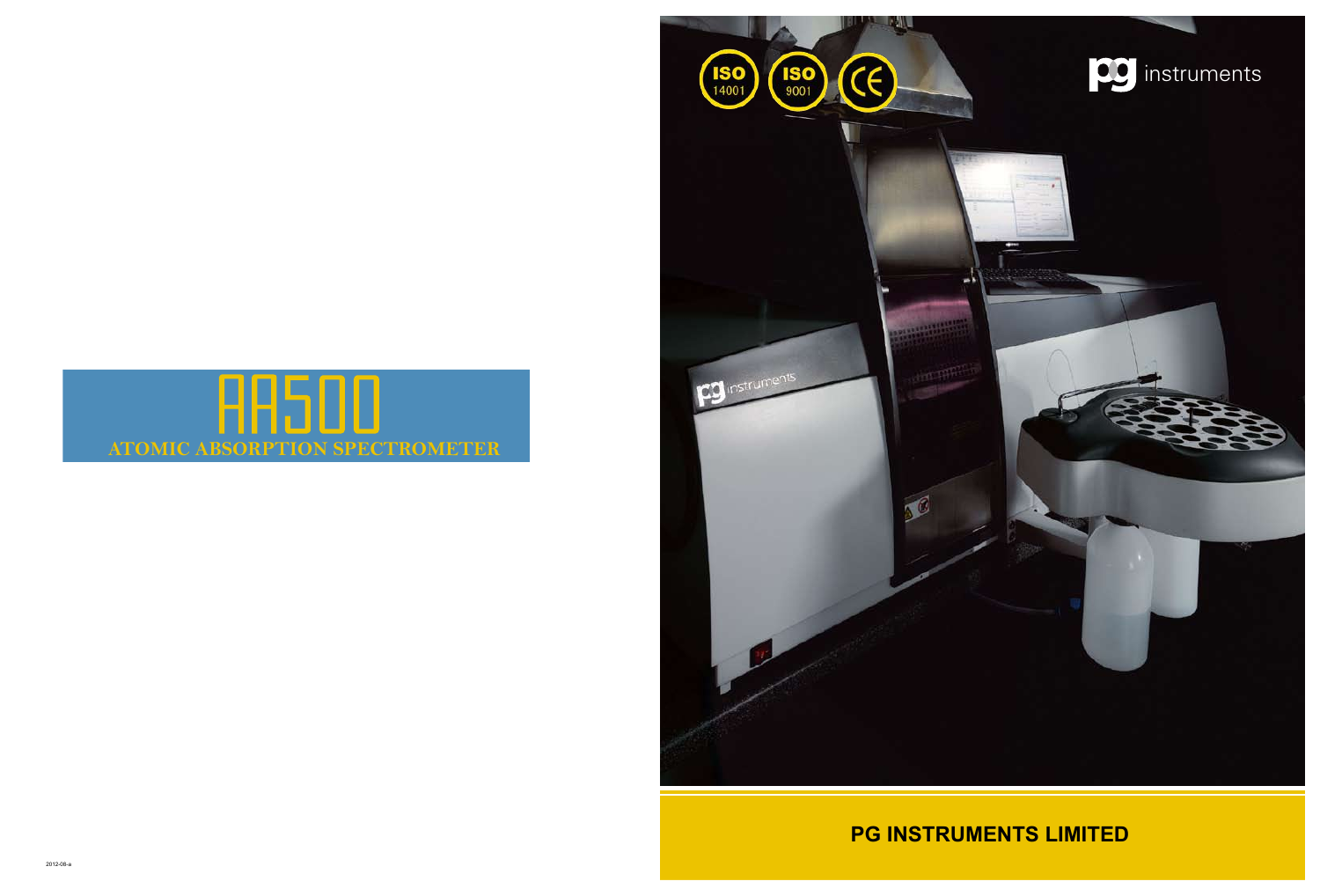

# **DC** instruments



- 
- Environmental Food
- 
- 
- 

# Analytical Instruments for Science

The AA500 Atomic Absorption Spectrometer is a high performance automated instrument designed to meet the requirements of the modern laboratory. Due to its versatility and performance it can be used for a wide range of applications including:

- 
- Agricultural Clinical
	-
- Metal **Mining**
- Geological Petrochemical
- Pharmaceutical

The versatile instrument is available in three configurations:

AA500F - The instrument is equipped with a flame atomiser only. The positioning of which is fully controlled by the embedded computer system and AA-Win Pro software. Three flame options are available to the user with the Air/Acetylene being the standard configuration. This flame can be used for nearly all standard elements while the  $N_2$ 0/Acetylene and the Air/LPG (Natural gas) are available as an option for the more demanding of elements. All three flame configurations offer coded burner for full safety protection. AA500G -The instrument is equipped with a Graphite Furnace

Atomiser only. The graphite head is fixed into the optical path to maximise performance and eliminate drift. The temperature of the transversely heated graphite tube is accurately controlled by means of a precision feedback system. Pyrolytically coated platform tubes are supplied as standard to improve the performance and eliminate many analytical problems associated with this technique.

AA500FG -The instrument is equipped with both Flame Atomiser and Graphite Atomiser as described above. Both configurations are installed into the instrument and can be changed over by a simple selection in the versatile AA- Win Pro software.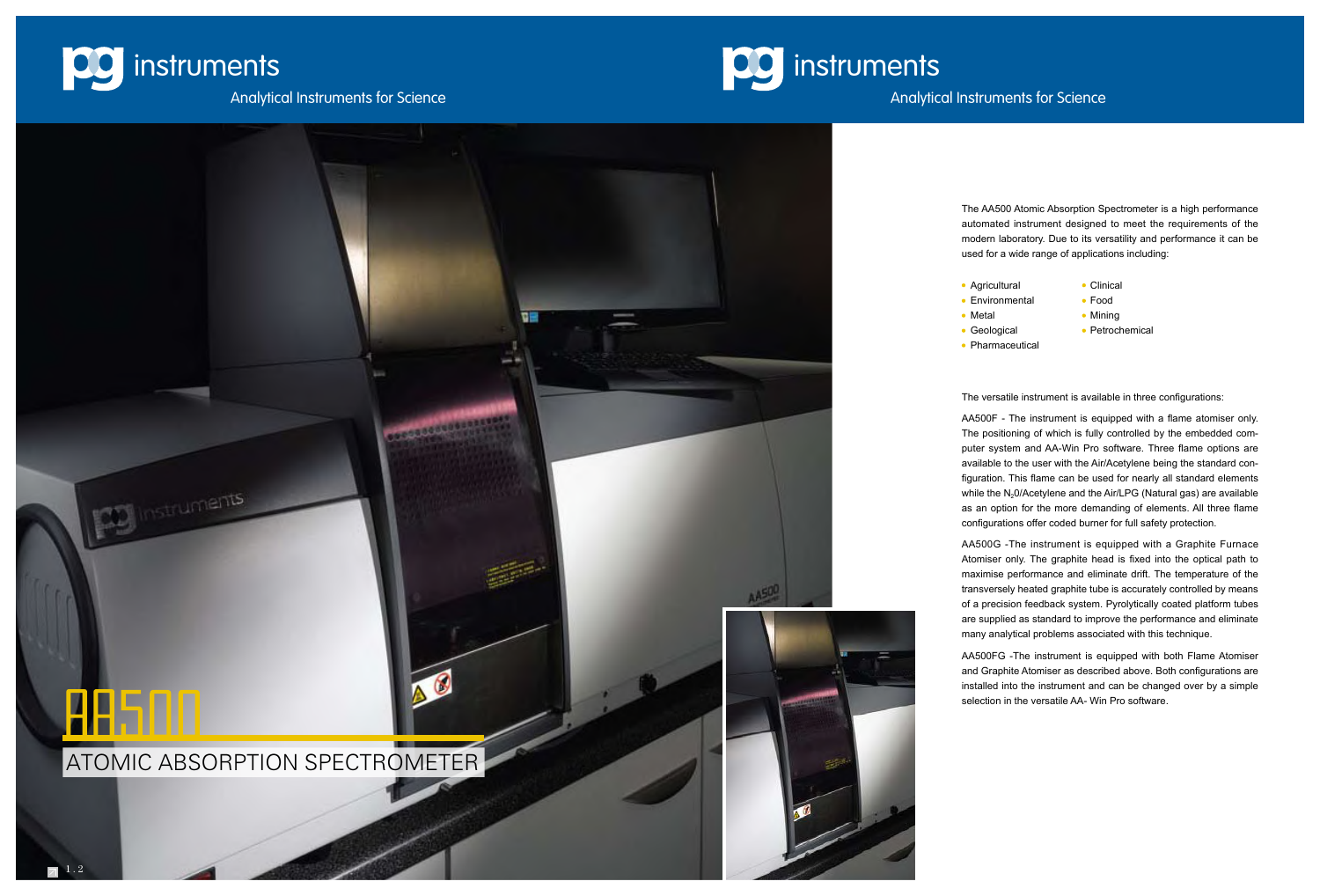



# FEATURES & FUNCTIONS SAFETY FEATURES

- PC System is used to control the instrument. Preinstalled AA-Win Pro software, user manuals, cook book and Windows 7 professional operating system.
- AA-Win Pro software provides full control of the instrument and autosampler with easy method change for each technique.
- Automatic 8 Hollow Cathode lamp turret controlled and optimised by the AA-Win Pro software. Operating lamp current and warm-up lamp current can be individually controlled to eliminate drift commonly associated with lamp warming.
- D2 lamp background correction system fitted as standard to all configurations. High energy D2 lamp and adjustable beam splitter mirror are optimised by the AA-Win pro software.
- Self Reversal background correction system fitted as standard to all configurations. The high performance background system uses the same hollow cathode lamp as installed for the analysis. Minimum extra components are required and optical alignment is very simple. Self Reversal can be used for any element at any wavelength making it extremely versatile.
- High precision minimal optics ensures maximum light throughput to the computer controlled Czerny-Turner monochromator.
- A universal autosampler is available as an optional accessory which is conveniently mounted on the front of the AA500 instrument.
- Absorption and Emission modes are standard features in the AA-WinPro software as well as peak height, peak area, sequential and manual integration modes.

- The Air/Acetylene flame uses a 100mm single slot burner for the standard configuration.
- The high sensitivity (Cu 2ppm > 0.280abs) is due to the efficiency of the fixed position glass nebuliser fitted as standard. An acid resistant replacement is available as an option.
- The flame can be easily set from blue lean flame through stoichiometric to fuel rich by means of computer control.

# N<sub>2</sub>0/Acetylene

- The N<sub>2</sub>0/Acetylene flame uses a 50mm single slot burner and is available as an optional extra.
- This flame configuration is used to measure elements less prone to ionization such as: Aluminium, Tin, Titanium, Calcium, Vanadium and Molybdenum.
- Switching from Air/Acetylene to N<sub>2</sub>0/Acetylene to Flame Off is fully controlled by the AAWinPro software.

- This flame uses a 3 slot burner and with the low pressure requirement it is also much safer to operate.
- Due to the low temperature of the flame it is ideal for analysing alkali metals such as: Potassium, Sodium and Lithium, especially when used in the emission mode.
- Some remote areas of the world have difficulty obtaining Acetylene gas of a high enough purity to operate the flame correctly, LPG can give a real alternative and offer comparable results for most elements throughout the wavelength range.



- Air/Acetylene Pressure monitoring for all gases
	- Burner Identification
	- Flame sensor
	- **•** Drain Trap level Sensor
	- Gas Leak Detector
	- **Over Pressurein Premix**
	- Safety Cut off Switch

Air/acetylene is the standard configuration with the  $N_2$ 0/ acetylene and Air/LPG as options.



- **Argon Gas pressure Sensor**
- Water flow sensor
- Over Temperature Sensor
- Broken graphite tube protection

- The integrated Graphite Furnace Atomiser is available in two instrument configurations.
- In the AA500G instrument the graphite furnace head is fixed into the light path so alignment with the optical path is simple and accurate.
- In the AA500FG instrument the graphite furnace head is fixed behind the flame atomiser assembly and is motorised into position by a simple operation in the AA-WinPro software. The positions for the flame and graphite are saved making it easy to swap between modes for different analysis.

- The temperature of the transversely heated graphite tube is accurately controlled by means of a precision feedback system and has been designed to reduce analytical problems normally associated with this type of technique.
- Pyrolytically coated graphite tubes are used as standard and are manufactured to improve performance as well as increase the analytical life.
- Platform graphite tubes are supplied as standard and will accept volumes up to 20ul. Non-platform graphite tubes are also available as an optional extra.

# Air/Propane(LPG)

The flame atomiser offers three flame options:

# FEATURES & FUNCTIONS

# SAFETY FEATURES

# GRAPHITE ATOMISER FEATURES

# FLAME ATOMISER FEATURES

- Up to 10 heat stages are available for the programming of the graphite atomiser. These can be set and stored within the AA-WinPro software.
- The graphite tube is held in position by means of a gas piston. Replacement of the graphite tube is performed by a simple command in the AA-Win Software.
- The graphite tube is efficiently cooled by an additional water circulation system (supplied separately).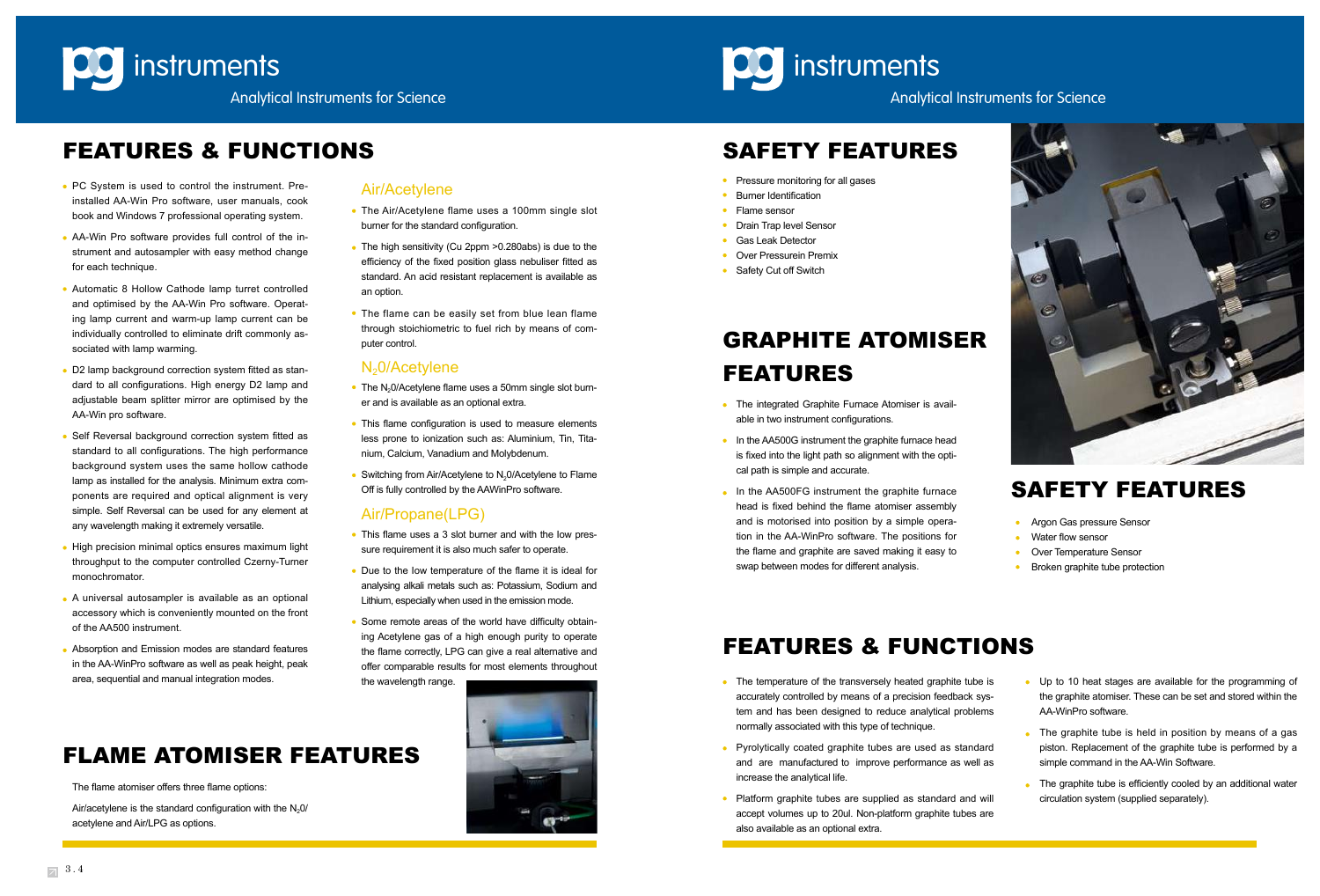

# Analytical Instruments for Science

rating System

urnace, Hydride Generation

t. Peak Area

ard Addition, Interpolation

measurement parameters, signal profile, calibration curve

power 5KW Current rating 7KW

# Spectrometer System Wavelength range 185nm -910nm Light Source Hollow cathode lamp (HCL), Deuterium Arc lamp (D2) Modulation **Notain Square Wave Pulse** Modulation frequency 100Hz Self reversal (SR) background, 400Hz Deuterium Arc (D2) background **Monochromator Grating 1800 grooves/mm diffraction grating** Blazed Wavelength 250nm Focus 300nm Bandwidth **Dana and Albert 2.1** 0.1nm, 0.2nm, 0.4nm, 1.0nm, 2.0nm (Software selectable) Scan mode Automatic Automatic Photometric Type **Single Beam** Wavelength Accuracy **Example 1** + 0.15nm Wavelength Resolution  $0.2$ nm  $\pm 0.02$ nm Wavelength Reproducibility < 0.05nm Baseline Stability **DESA** 0.005Abs/30min Background Correction **Deuterium Arc (D2) 1.0Abs, Self Reversal (SR) 3.0Abs** Flame Analysis

| <b>Flame Types</b>                  | Air/Acetylene, Nitrous Oxide/Acetylene, Air/Propane (LPG)                                 |
|-------------------------------------|-------------------------------------------------------------------------------------------|
| Sensitivity (Cu)                    | 2ug/ml Absorption > 0.28Abs                                                               |
| <b>Characteristic Concentration</b> | Cu < $0.02$ ug/ml, Ba < $0.15$ mg/ml (N <sub>2</sub> 0/Acetylene)                         |
| Detection Limit                     | $Cu < 0.004$ ug/ml                                                                        |
| Repeatability                       | Cu < 0.7% (Air/Acetylene Flame)                                                           |
|                                     | Ba < 1.0% (Nitrous Oxide/Acetylene Flame)                                                 |
| Burner heads                        | <b>Titanium Alloy</b>                                                                     |
| <b>Nebuliser</b>                    | High efficiency glass, Acid proof available as an option                                  |
| Pre-mix Chamber                     | <b>Corrosion Resistant</b>                                                                |
| <b>Atomiser Selection</b>           | Automatic changeover (AA500FG), Manual (AA500F)                                           |
| <b>Safety Features</b>              | Burner identification, Flame Sensor, Gas Leak Sensor, Low Gas Pressure Sensor, Drain Trap |
|                                     | Sensor, Power Loss Protection                                                             |

# Graphite Furnace Analysis

| Data Processing              |                                    |
|------------------------------|------------------------------------|
| PC System                    | PC, Windows 7 Professional Oper    |
| <b>Operating Program</b>     | AA Win Pro software                |
| <b>Analytical Methods</b>    | Flame AA, Flame AE, Graphite Fu    |
| <b>Readout Mode</b>          | Continuous, Manual, Peak Height    |
| Calibrations                 | Multi-Standard Calibration, Standa |
| Data Storage                 | Analytical results, instrument and |
| <b>Power Requirements</b>    |                                    |
| <b>Main Unit</b>             | 220VAC 50/60Hz                     |
| <b>Graphite Power Supply</b> | 220VAC 50/60Hz Instantaneous       |
| <b>Dimensions</b>            |                                    |
| Main unit                    | 110cm x 54cm x 54cm 75Kg           |

**CO** instruments

| <b>Graphite Head</b>     | <b>Transversally Heated</b>                                                               |
|--------------------------|-------------------------------------------------------------------------------------------|
| <b>Temperature Range</b> | Ambient - 3000 °C                                                                         |
| <b>Heating Program</b>   | Up to 10 steps. Drying, Ashing, Atomisation, Cleaning                                     |
| Feedback                 | Voltage and Optical temperature control feedback                                          |
| Sensitivity (Cu)         | 50ng/ml Absorption > 0.40Abs                                                              |
| <b>Detection Limit</b>   | $Cd < 0.004$ ng/ml                                                                        |
| Repeatability            | $Cu < 2.0\%$ , $Cd < 2.0\%$                                                               |
| <b>Graphite Tubes</b>    | <b>Pyrolytically Coated with Platform</b>                                                 |
| Sample Size              | Up to 20ul                                                                                |
| <b>Graphite Cooling</b>  | <b>Water Circulator Available</b>                                                         |
| <b>Safety Features</b>   | Argon Pressure Sensor, Water Flow Sensor, Over Temperature Sensor, Broken Tube Protection |

# Standard packaging

Graphite Power Supply 50cm x 54cm x 54cm 70Kg

| <b>AA500FG</b> |                                    |
|----------------|------------------------------------|
| 1              | Main unit                          |
| 1              | AA500 instruction Manual           |
| 1              | Cook Book                          |
| 1              | <b>Safety Manual</b>               |
| 1              | System validation document         |
| 1              | Data coded Air/Acetylene burner    |
| 1              | Glass Nebuliser                    |
| 8              | <b>Hollow cathode Lamp Holders</b> |
| 2              | Power Cables                       |
| $\overline{1}$ | <b>Gas tubing Air</b>              |
| 1              | <b>Gas Tubing Acetylene</b>        |
| 1              | <b>Drain Trap and Tubing</b>       |
| 1              | <b>Tool Kit</b>                    |
| 1              | Various gas Fittings               |
| 10             | Graphite tubes                     |
| 1              | <b>Gas Tubing Argon</b>            |
| 1              | Connection Cable (graphite)        |
| 1              | Pipette                            |
| 1bag           | <b>Pipette Tips</b>                |

| <b>AA500F</b> |                                    | <b>AA500G</b>  |                                    |
|---------------|------------------------------------|----------------|------------------------------------|
| 1             | Main unit                          | 1              | Main unit                          |
| $\mathbf 1$   | <b>AA500 instruction Manual</b>    | $\mathbf{1}$   | <b>AA500 instruction Manual</b>    |
| 1             | Cook Book                          | 1              | Cook book                          |
| $\mathbf{1}$  | <b>Safety Manual</b>               | $\mathbf{1}$   | <b>Safety Manual</b>               |
| 1             | System validation document         | 1              | System Validation document         |
| $\mathbf{1}$  | Data coded Air/Acetylene burner    | 8              | Hollow cathode Lamp Holders        |
| 1             | <b>Glass Nebuliser</b>             | $\mathfrak{p}$ | Power Cables                       |
| 8             | <b>Hollow cathode Lamp Holders</b> | $\mathbf{1}$   | <b>Tool Kit</b>                    |
| $\mathcal{P}$ | Power Cables                       | 1              | Various Gas Fittings               |
| $\mathbf{1}$  | <b>Gas tubing Air</b>              | 10             | <b>Graphite Tubes</b>              |
| 1             | <b>Gas Tubing Acetylene</b>        | 1              | Gas Tubing Argon                   |
| $\mathbf{1}$  | <b>Drain Trap and Tubing</b>       | $\mathbf{1}$   | <b>Connection Cable (Graphite)</b> |
| 1             | <b>Tool Kit</b>                    | 1              | Pipette                            |
| $\mathbf{1}$  | <b>Various gas Fittings</b>        | 1bag           | <b>Pipette Tips</b>                |
|               |                                    |                |                                    |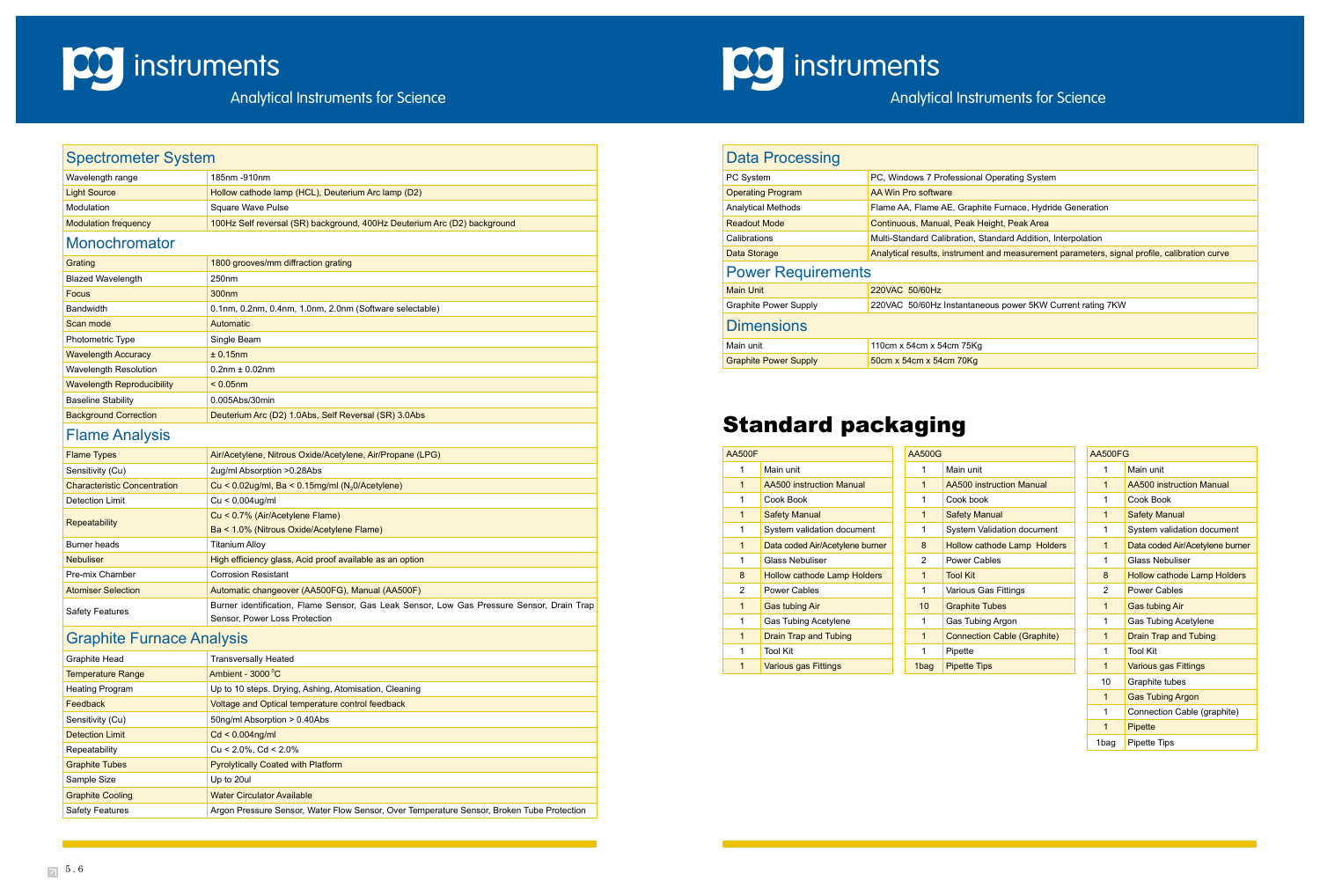

**instruments** 

# Analytical Instruments for Science

| $\frac{1}{\sqrt{2}}$ , $\frac{1}{\sqrt{2}}$ , $\frac{1}{\sqrt{2}}$ , $\frac{1}{\sqrt{2}}$ , $\frac{1}{\sqrt{2}}$ , $\frac{1}{\sqrt{2}}$ , $\frac{1}{\sqrt{2}}$ , $\frac{1}{\sqrt{2}}$ , $\frac{1}{\sqrt{2}}$ , $\frac{1}{\sqrt{2}}$ , $\frac{1}{\sqrt{2}}$ , $\frac{1}{\sqrt{2}}$ , $\frac{1}{\sqrt{2}}$ , $\frac{1}{\sqrt{2}}$ , $\frac{1}{\sqrt{2}}$<br>We. | <b>Measure</b> | <b>Twelv</b> | $\overline{a}$ | 鼺 | <b>Artalien</b><br>Tant | m | 접 | <b>Day</b> | Tom |
|---------------------------------------------------------------------------------------------------------------------------------------------------------------------------------------------------------------------------------------------------------------------------------------------------------------------------------------------------------------|----------------|--------------|----------------|---|-------------------------|---|---|------------|-----|
|                                                                                                                                                                                                                                                                                                                                                               |                |              |                |   |                         |   |   |            |     |
|                                                                                                                                                                                                                                                                                                                                                               |                |              |                |   |                         |   |   |            |     |
|                                                                                                                                                                                                                                                                                                                                                               |                |              |                |   |                         |   |   |            |     |
|                                                                                                                                                                                                                                                                                                                                                               |                |              |                |   |                         |   |   |            |     |
|                                                                                                                                                                                                                                                                                                                                                               |                |              |                |   |                         |   |   |            |     |
|                                                                                                                                                                                                                                                                                                                                                               |                |              |                |   |                         |   |   |            |     |
|                                                                                                                                                                                                                                                                                                                                                               |                |              |                |   |                         |   |   |            |     |
|                                                                                                                                                                                                                                                                                                                                                               |                |              |                |   |                         |   |   |            |     |
|                                                                                                                                                                                                                                                                                                                                                               |                |              |                |   |                         |   |   |            |     |
|                                                                                                                                                                                                                                                                                                                                                               |                |              |                |   |                         |   |   |            |     |
|                                                                                                                                                                                                                                                                                                                                                               |                |              |                |   |                         |   |   |            |     |
|                                                                                                                                                                                                                                                                                                                                                               |                |              |                |   |                         |   |   |            |     |
|                                                                                                                                                                                                                                                                                                                                                               |                |              |                |   |                         |   |   |            |     |
|                                                                                                                                                                                                                                                                                                                                                               |                |              |                |   |                         |   |   |            |     |
|                                                                                                                                                                                                                                                                                                                                                               |                |              |                |   |                         |   |   |            |     |
|                                                                                                                                                                                                                                                                                                                                                               |                |              |                |   |                         |   |   |            |     |
|                                                                                                                                                                                                                                                                                                                                                               |                |              |                |   |                         |   |   |            |     |
|                                                                                                                                                                                                                                                                                                                                                               |                |              |                |   |                         |   |   |            |     |
|                                                                                                                                                                                                                                                                                                                                                               |                |              |                |   |                         |   |   |            |     |
|                                                                                                                                                                                                                                                                                                                                                               |                |              |                |   |                         |   |   |            |     |
|                                                                                                                                                                                                                                                                                                                                                               |                |              |                |   |                         |   |   |            |     |
|                                                                                                                                                                                                                                                                                                                                                               |                |              |                |   |                         |   |   |            |     |
|                                                                                                                                                                                                                                                                                                                                                               |                |              |                |   |                         |   |   |            |     |
|                                                                                                                                                                                                                                                                                                                                                               |                |              |                |   |                         |   |   |            |     |
|                                                                                                                                                                                                                                                                                                                                                               |                |              |                |   |                         |   |   |            |     |
|                                                                                                                                                                                                                                                                                                                                                               |                |              |                |   |                         |   |   |            |     |
|                                                                                                                                                                                                                                                                                                                                                               |                |              |                |   |                         |   |   |            |     |
|                                                                                                                                                                                                                                                                                                                                                               |                |              |                |   |                         |   |   |            |     |
|                                                                                                                                                                                                                                                                                                                                                               |                |              |                |   |                         |   |   |            |     |
|                                                                                                                                                                                                                                                                                                                                                               |                |              |                |   |                         |   |   |            |     |
|                                                                                                                                                                                                                                                                                                                                                               |                |              |                |   |                         |   |   |            |     |
|                                                                                                                                                                                                                                                                                                                                                               |                |              |                |   |                         |   |   |            |     |

AA-Win Pro Software is a powerful and intuitive software product designed to allow control and data acquisition from the PG Instruments AA500 series Atomic Absorption Spectrometer.



The AA-Win Pro software allows the Analyst to control all aspects of their analytical method whilst providing an extensive range of tools for data collection, storage and interpretation.

The software interface consists of three key workareas, whilst having toolbars to access many others. These work areas allow the user to view real-time signal acquisition, up-to-date display of calibration curves and a flexible, sample table.



Lamp turret setup, operating and warm-up currents, along with the desired analytical wavelength are easily selected in the configuration.



Ensure optimal peak position at the chosen analytical line by scanning the emissions spectra.

| Sat the conection method, curve equation, calculation method.<br>concurringtion unit of the standard. Start ID is the starting point of<br>the starting point of the senial NC. |  |
|---------------------------------------------------------------------------------------------------------------------------------------------------------------------------------|--|
| Correction Metrodic). Calibration Curve<br>Curve Equator(E)                                                                                                                     |  |
| <b>F</b> Engripped<br>Factor E.00031<br>Auto Upgrade Equation(A)                                                                                                                |  |
| non<br>Cunci Unit(U)<br>RTD-<br>Stendard Nemetre                                                                                                                                |  |
| h<br>Star DGI<br>(Enter Number)                                                                                                                                                 |  |

Each stage of analysis setup is made quick and simple by means of the Sample Wizard.

|          | Negative high voltage:<br><b>YOO</b> |
|----------|--------------------------------------|
| 120<br>m | <b>Finertianpower</b><br><b>Fic</b>  |
| 001      |                                      |
|          |                                      |

Obtain reliable and accurate results by using the Energy control feature to manually optimise atomiser position and setup,

Use the Auto-balance feature to ensure energy level, and optical alignments are optimised when using background correction.

Use the sample table to perform quick measurements of both Standards and Samples.

Easily append the sample table to add new samples or even revise calibration curves either by manual introduction or using an Autosampler.



View up-to-date calibration curves in 1st, 2nd, or 3rd order using a standard calibration or standard addition.

Perform retrospective curve fits to ensure optimum correlation.

| <b>Service</b> | the company of the company of the company of the |  |                                                    |  |  |  |  |  |
|----------------|--------------------------------------------------|--|----------------------------------------------------|--|--|--|--|--|
|                |                                                  |  |                                                    |  |  |  |  |  |
|                |                                                  |  |                                                    |  |  |  |  |  |
|                |                                                  |  |                                                    |  |  |  |  |  |
|                | ___                                              |  | the transport of the country of the country of the |  |  |  |  |  |

View real-time signal acquisition for flame, graphite furnace and hydride generation analysis.